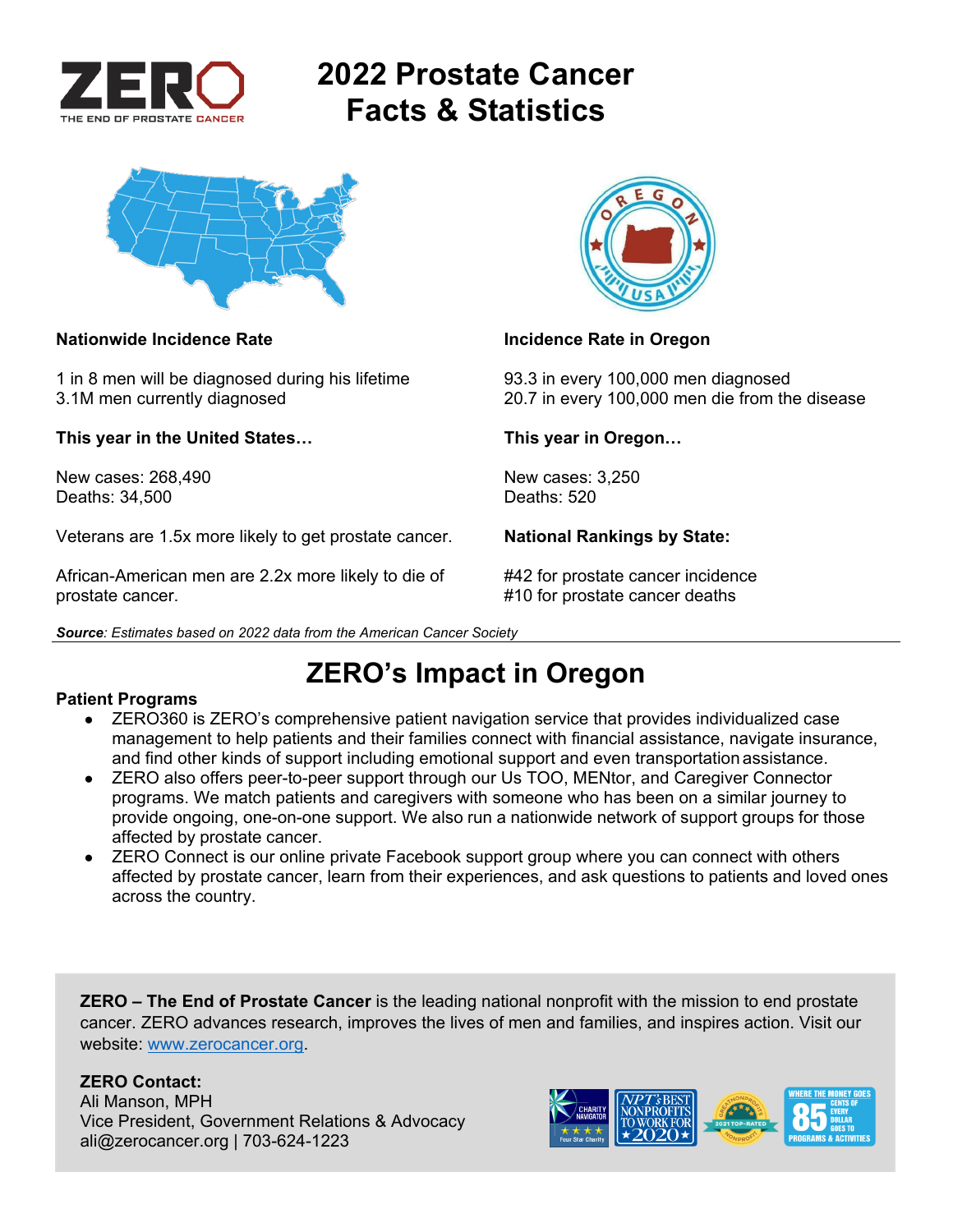

# **2022 Prostate Cancer Facts & Statistics**

## **CDMRP Grants in Oregon**

Year Introduced: 1997 Total Grants to Date: 38 Total Grand Awards Through FY 2020\*: \$23.4M

*\*PCRP data for FY 2021 has not yet been posted* 

| <b>Grant Recipient</b>             | Year | <b>Amount</b>  |
|------------------------------------|------|----------------|
| Oregon Health & Science University | 2014 | \$2,240,152.00 |
| Oregon Health & Science University | 2008 | \$1,334,947.00 |
| Oregon Health & Science University | 2016 | \$1,228,646.00 |
| Oregon Health & Science University | 2019 | \$1,155,000.00 |
| Oregon Health & Science University | 2019 | \$1,154,510.00 |

## **CDC's National Comprehensive Cancer Control Program (NCCCP) Funding in Oregon:**

- **Target for Change**: reduce deaths from prostate cancer among all Oregon men.
- **Goal**: Increase informed and shared decision-marking between men and their healthcare providers regarding the risks and benefits of prostate cancer screening and treatment.
- **Objective**: Increase the proportion of Oregonians who receive accurate, evidence-based information about prostate cancer screening and treatment.
- **Strategy**: Develop a comprehensive educational message regarding major issues related to prostate cancer.
- **Strategy**: Provide education about prostate screening to men at high risk, specifically African American men and men with a family history of prostate cancer.
- **Strategy**: Identify and develop effective education programs and materials, including appropriate communication strategies about prostate cancer screening.
- **Strategy**: Provide culturally sensitive and linguistically appropriate education materials about prostate cancer screening risks and benefits, treatment options, and quality of life issues.
- **Strategy:** Increase adherence to proven prostate cancer treatment modalities.
- **Objective**: Increase the proportion of healthcare providers who receive accurate and scientifically sound education about prostate cancer screening.
- **Strategy**: Develop methods to assess provider knowledge and understanding about prostate cancer screening issues.
- **Strategy**: Provide education to primary care providers about the risks and benefits of prostate cancer screening.
- **Objective**: Monitor research in primary, secondary, and tertiary prevention.

**ZERO – The End of Prostate Cancer** is the leading national nonprofit with the mission to end prostate cancer. ZERO advances research, improves the lives of men and families, and inspires action. Visit our website: www.zerocancer.org.

## **ZERO Contact:**

Ali Manson, MPH Vice President, Government Relations & Advocacy ali@zerocancer.org | 703-624-1223